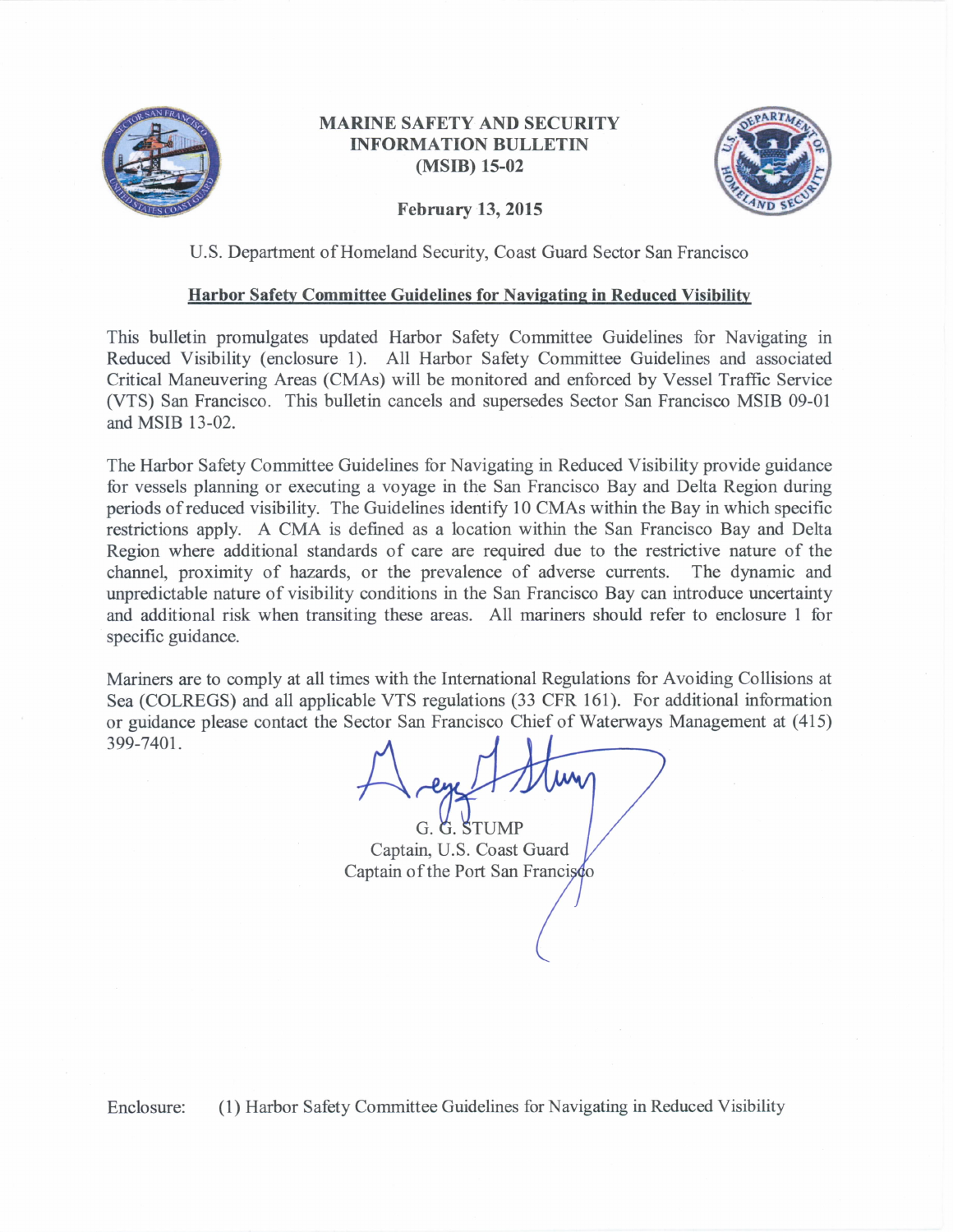# **Harbor Safety Committee Guidelines for Navigating in Reduced Visibility**

### **General Guidelines for All Vessels**

These guidelines should be used by the mariner when planning, initiating and transiting on the navigable waters of the San Francisco Bay and Delta Region. Nothing in this guidance precludes vessel Masters, Pilots, and operators from taking proactive measures to ensure the safety of their vessel at all times.

Mariners are to comply with the requirements of the International Regulations for Avoiding Collisions at Sea (COLREGS) at all times.

**Critical Maneuvering Areas (CMA)**: Critical Maneuvering Areas (CMA) are locations within the San Francisco Bay and Delta Region where additional standards of care are required due to the restrictive nature of the channel, proximity of hazards, or the prevalence of adverse currents. The dynamic and unpredictable nature of visibility conditions in the San Francisco Bay can introduce uncertainty and additional risk when transiting these areas.

### **Guidelines for Large Vessels, Tugs with Tows > 1600 GT, and all Tugs with Tows in Petroleum Service Navigating in Reduced Visibility**

**Applicability:** These guidelines apply to the following:

- Large Vessels (power driven vessels of 1600 gross tons or more)
- Tugs with tows of 1600 gross tons or more
- **All** tugs with tows **in petroleum service.**

### **Vessels to which this guidance applies should comply with the following visibility-related guidelines when operating in the San Francisco Bay and Delta Region (the Bay)**:

- 1. Vessel Masters, Pilots and operators should at all times use proactive voyage planning to attempt to avoid CMAs during periods of reduced visibility.
- 2. Vessels should not transit within a CMA when visibility is less than 0.5 nautical mile and should comply with the applicable CMA guidelines listed below.
- 3. Vessels should expect delays at berth, anchor or sea if visibility in a CMA along their planned voyage is less than 0.5 nautical mile.
- 4. Vessels should make visibility reports as part of their underway report to the VTS and at any point in their transit when visibility conditions change substantially and navigation safety allows the report to be made.
- 5. Vessel masters, pilots or operators should notify VTS upon determination that a scheduled transit will be delayed or cancelled. If underway, they shall make a sailing plan deviation report per VTS regulations. Should a CMA-related delay introduce additional risks threatening the overall safety of the vessel or the port, then vessel Masters, Pilots, and

Enclosure (1)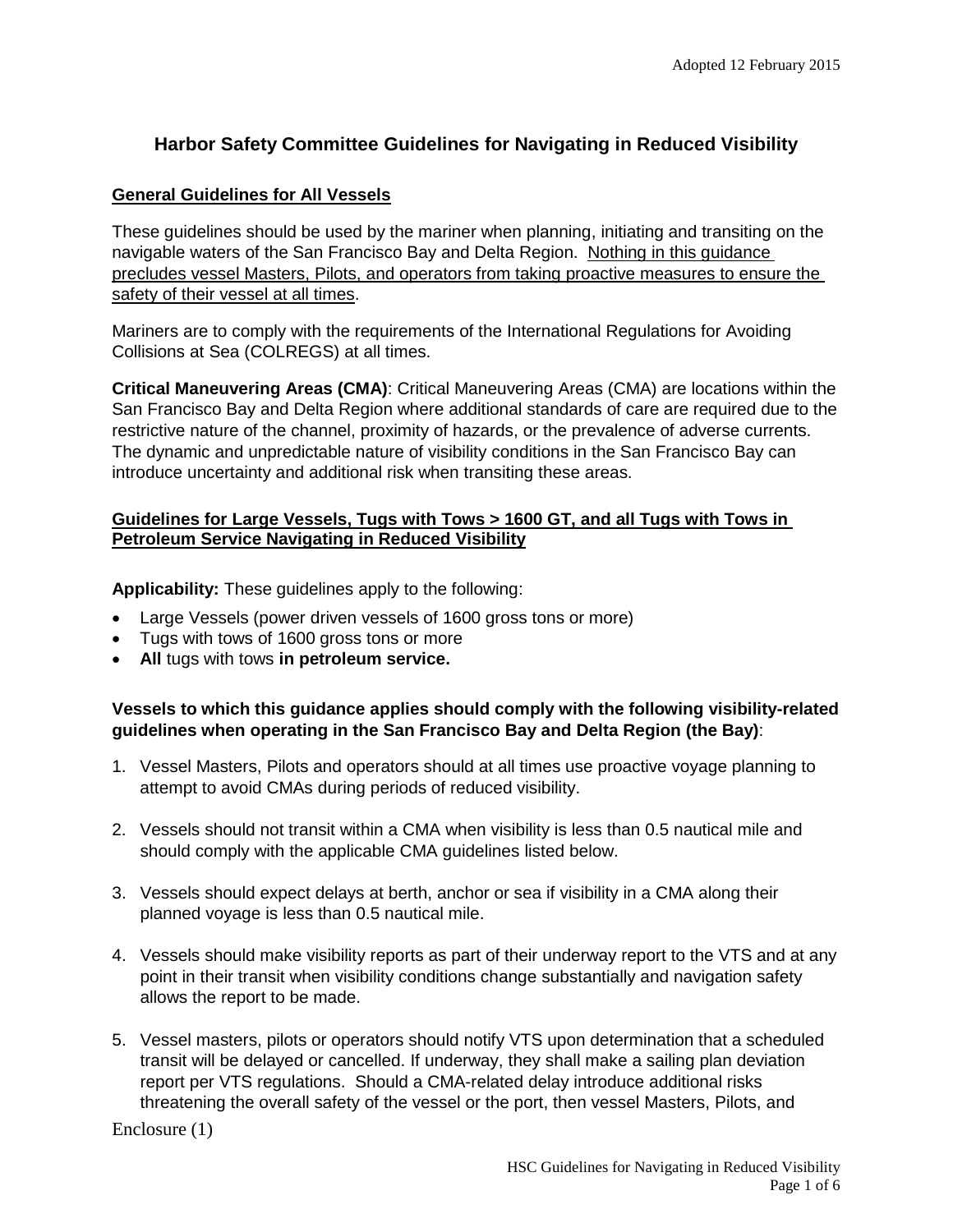operators are expected to proactively mitigate these risks through appropriate action and associated communication with VTS.

- 6. All vessels which encounter unexpected visibility of less than 0.5 nautical mile within a CMA are advised to exercise extreme caution during the transit.
- 7. **Vessels docked:** Vessels at a dock within the Bay should not commence a transit if visibility is less than 0.5 nautical mile at the dock.
- **8. Vessels at anchor:** Vessels at anchor within the Bay should remain at anchor when visibility is less than 0.5 nautical mile at anchorage.
- **9. Vessels proceeding to dock**: Vessels proceeding to a dock should anchor if visibility at the dock is known to be less than 0.5 nautical mile, unless, under all circumstances, proceeding to the dock is the safest option.

**The following ten locations within the San Francisco Bay and Delta Region are identified by the Harbor Safety Committee as Critical Maneuvering Areas; the specific guidelines listed below apply to vessels operating in each CMA:** 

### 1. **Redwood Creek** :

• Vessels should not transit through Redwood Creek when visibility is less than 0.5 nautical mile.

#### 2. **San Mateo-Hayward Bridge:**

- Vessels should not proceed southbound past San Bruno Shoal Channel Light 1 and Lighted Buoy 2 if the visibility is known to be less than 0.5 nautical mile at the San Mateo-Hayward Bridge.
- Northbound vessels should not transit through the San Mateo Hayward Bridge if visibility is less than 0.5 nautical mile.
- 3. **Islais Creek Channel (**inland from Lash Terminal Approach Lighted Buoy 2 and Lash Terminal Lighted Approach Buoy 5):
	- Vessels should not transit Islais Creek Channel when visibility is less than 0.5 nautical mile.

### 4. **Oakland Harbor Regulated Navigation Area (RNA):**

• Vessels should not transit within the Oakland Harbor RNA (33CFR165.1181) when visibility is less than 0.5 nautical mile.

### 5. **The San-Francisco Oakland Bay Bridge (West of Treasure Island):**

- Outbound/northbound vessels should not transit the San-Francisco Oakland Bay Bridge (West of Yerba Buena Island) when visibility is less than 0.5 nautical mile.
- Vessels transiting the Bay Bridge CMA in any condition of reduced visibility should generally do so via the A-B or D-E span unless vessel traffic, environmental or other safety factors dictate otherwise.

Enclosure (1)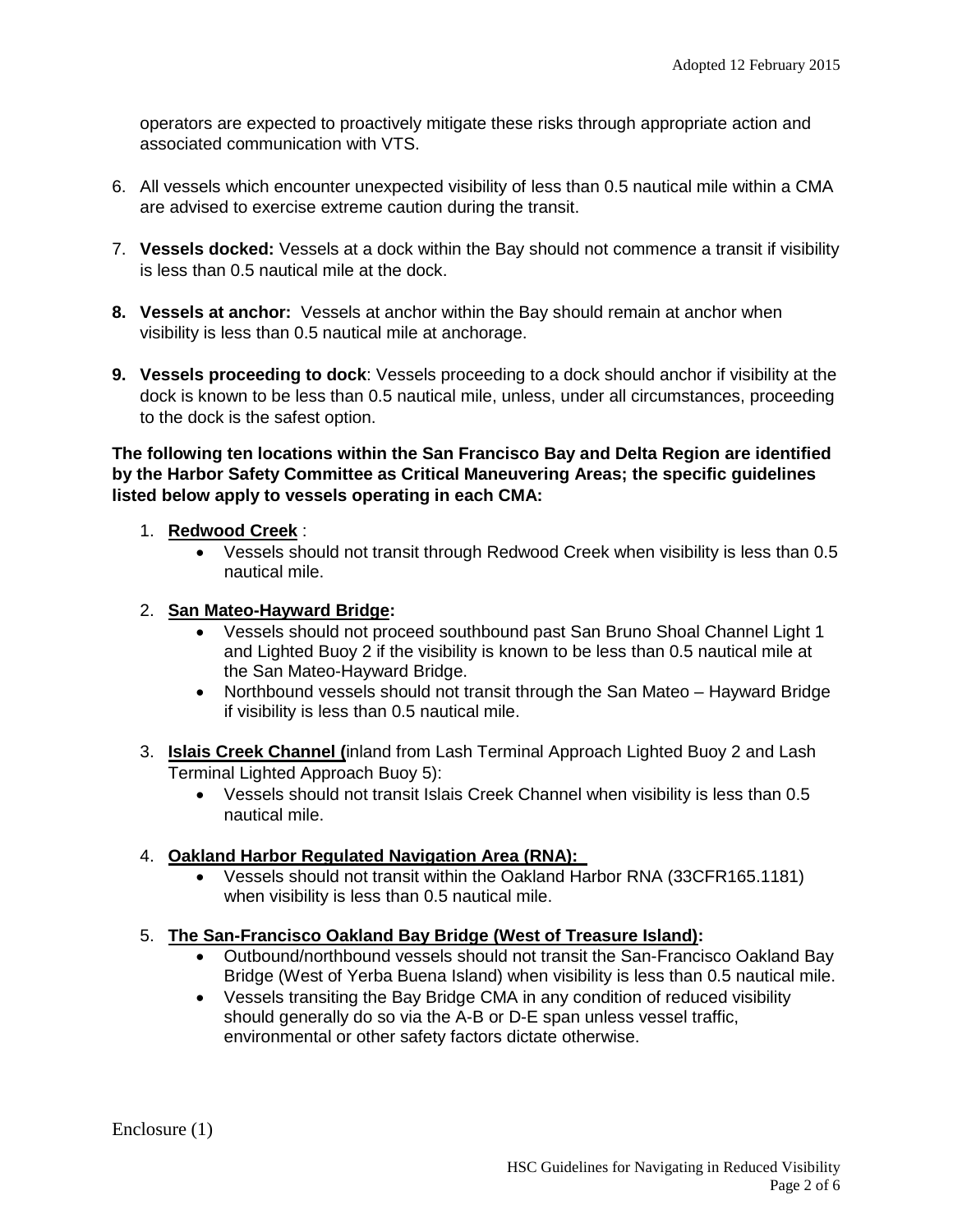## 6. **Richmond Inner Harbor (inland from Lighted Buoy 2):**

• Vessels should not transit within Richmond Inner Harbor when visibility is less than 0.5 nautical mile.

## 7. **Richmond-San Rafael Bridge, East Span:**

- Southbound vessels should not proceed past Point San Pablo if visibility is known to be less than less than 0.5 nautical mile at the East Span of the Richmond-San Rafael Bridge.
- Northbound vessels should not enter Southampton Shoal Channel if visibility is known to be less than less than 0.5 nautical mile at the East Span of the Richmond-San Rafael Bridge.

## 8. **Union Pacific Bridge (Benicia-Martinez Railroad Draw-Bridge):**

- Large vessels must comply with the applicable regulations for the Benicia-Martinez Railroad Draw-bridge and RNA (33CFR165.1181e3).
- Eastbound tugs and tows < 1600GT in petroleum service should not enter the Benicia-Martinez RNA if visibility is less than 0.5 nautical mile. If visibility reduces to less than 0.5 nautical mile at the UP Bridge after entering the RNA, vessels should not transit the bridge.
- Westbound tugs and tows < 1600 GT in petroleum service should not proceed past Suisun Bay Channel Lighted Buoy 7 if visibility at the UP Bridge is less than 0.5 nautical mile.

## 9. **New York Slough, up-bound**:

• Vessels should not proceed past the "NY" buoy marking the entrance to New York Slough when visibility is less than 0.5 nautical mile.

## 10. **Rio Vista Lift Bridge:**

• Vessels should not transit the Rio Vista Lift Bridge when visibility is less than 0.5 nautical mile.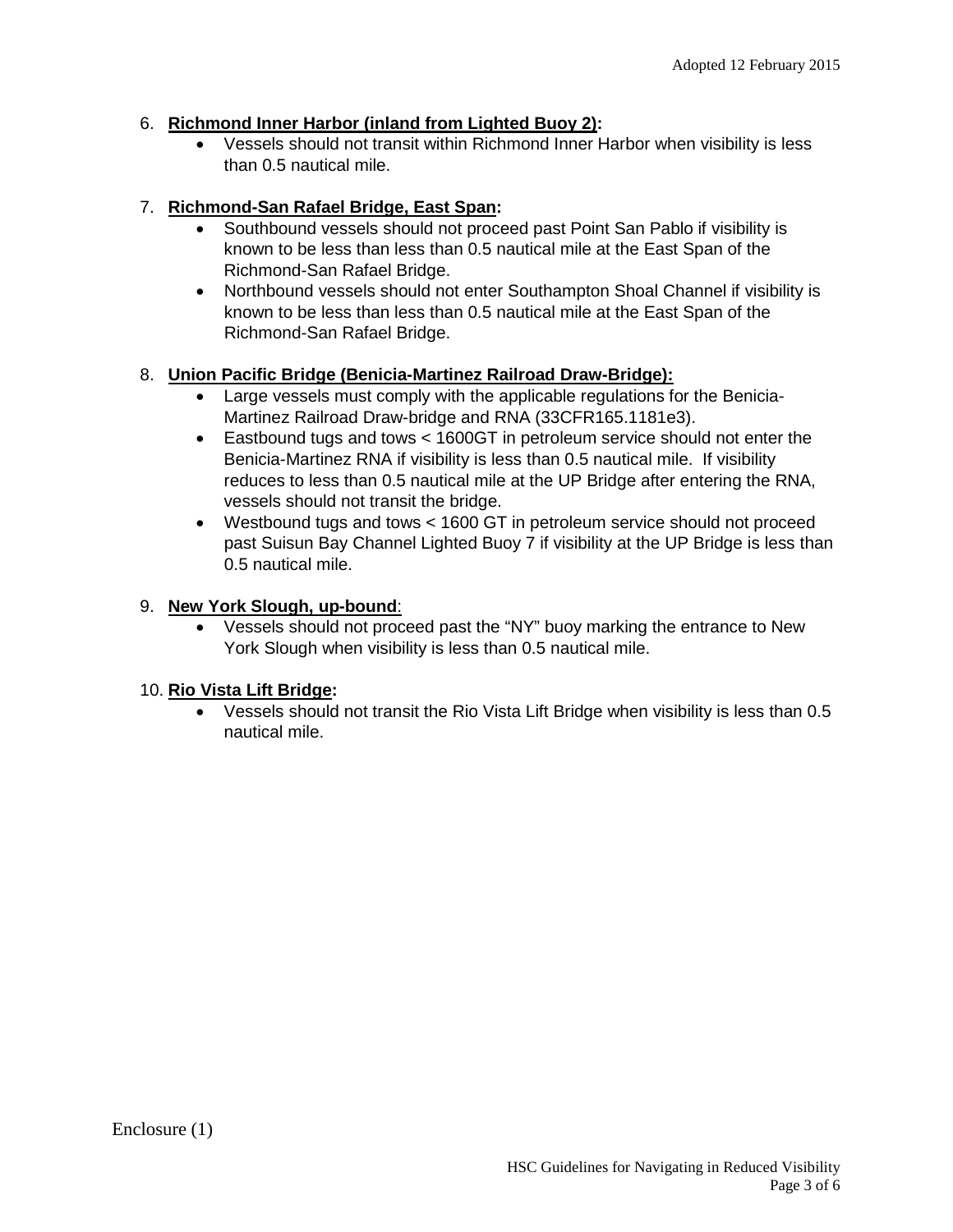### **Guidelines for Tugs with Tows < 1600 GT Not in Petroleum Service Navigating in Reduced Visibility**

## **Applicability:**

These guidelines apply to Tugs with Tows < 1600GT **not in petroleum service**. (For Tugs with Tows < 1600GT in petroleum service, reference the Guidelines for Navigating in Reduced Visibility for Large Vessels, Tugs with Tows > 1600GT and all Tugs with Tows in Petroleum Service.)

### **Tugs with Tows < 1600 GT should comply with the following visibility-related guidelines when operating in the San Francisco Bay and Delta Region (the Bay)**:

- 1. Vessel Masters, Pilots and operators should at all times use proactive voyage planning to attempt to avoid CMAs during periods of reduced visibility.
- 2. Vessels should comply with the applicable CMA guidelines listed below.
- 3. Vessels should expect delays at berth, anchor or sea if visibility in a CMA along their planned voyage is less than 0.25 nautical mile.
- 4. Vessels should make visibility reports as part of their underway report to the VTS and at any point in their transit when visibility conditions change substantially and navigation safety allows the report to be made.
- 5. Vessel masters, pilots or operators should notify VTS upon determination that a scheduled transit will be delayed or cancelled. If underway, they shall make a sailing plan deviation report per VTS regulations. Should a CMA-related delay introduce additional risks threatening the overall safety of the vessel or the port, then vessel Masters, Pilots, and operators are expected to proactively mitigate these risks through appropriate action and associated communication with VTS.
- 6. All vessels which encounter unexpected visibility of less than 0.25 nautical mile within a CMA are advised to exercise extreme caution during the transit.
- 7. **Vessels docked:** Tugs with Tows < 1600 GT at a dock within the Bay should not commence a transit if visibility is less than 0.25 nautical mile at the dock.
- 8. **Vessels at Anchor:** Tugs with Tows < 1600 GT at anchor within the Bay should remain at anchor when visibility is less than 0.25 nautical mile at anchorage.
- 9. **Vessels proceeding to dock**: Tugs with Tows < 1600 GT proceeding to a dock should anchor if visibility at the dock is known to be less than 0.25 nautical mile, unless, under all circumstances, proceeding to the dock is the safest option.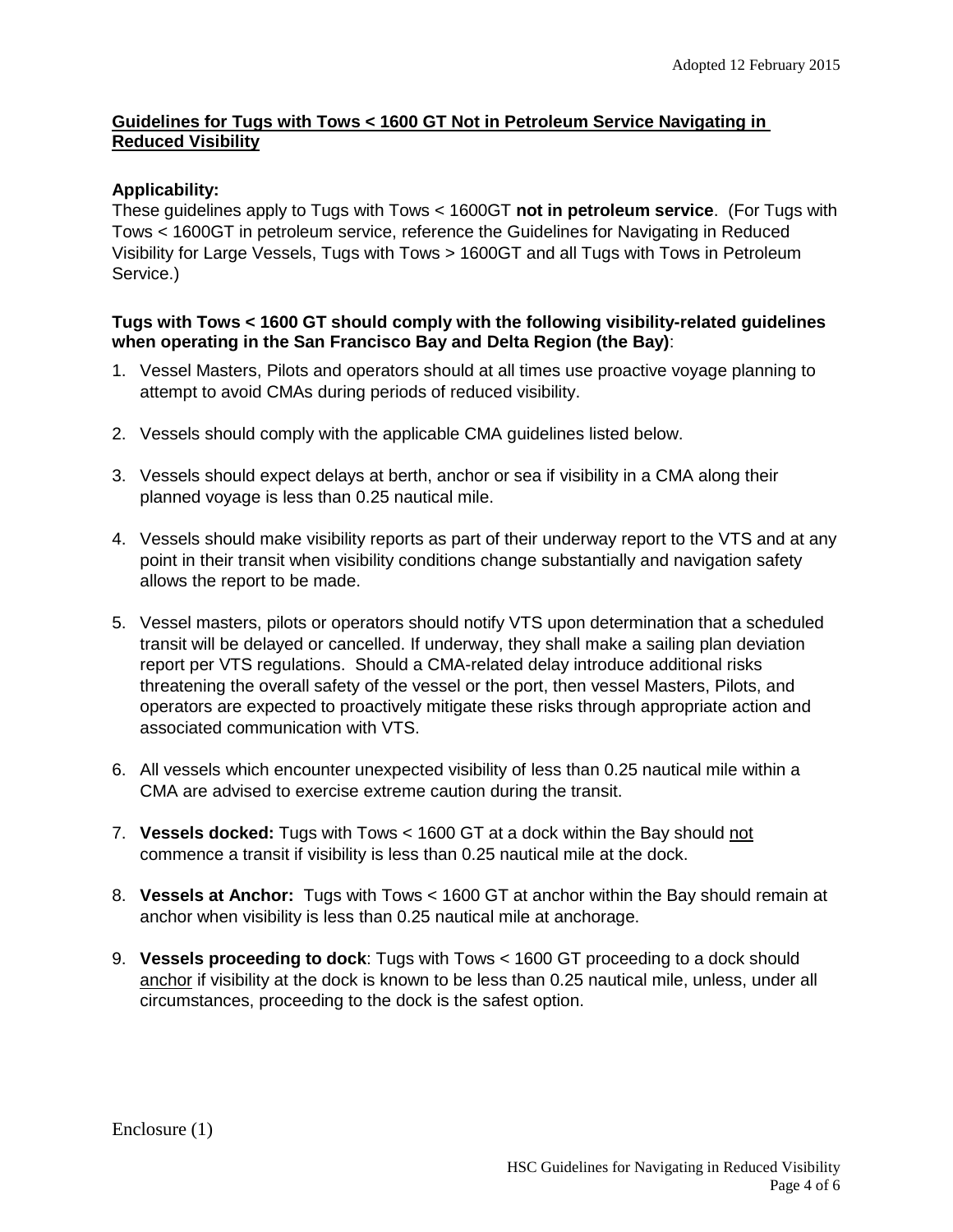**The following ten locations within the San Francisco Bay and Delta Region are identified by the Harbor Safety Committee as Critical Maneuvering Areas; the specific guidelines listed below apply to all Tugs with Tows < 1600 GT operating in each CMA:** 

## 1. **Redwood Creek** :

• Tugs with Tows < 1600 GT should not transit through Redwood Creek when visibility is less than 0.25 nautical mile.

# 2. **San Mateo-Hayward Bridge:**

- Tugs with Tows < 1600 GT should not proceed southbound past San Bruno Shoal Channel Light 1 and Lighted Buoy 2 if the visibility is known to be less than 0.25 nautical mile at the San Mateo-Hayward Bridge.
- Outbound Tugs with Tows < 1600 GT should not transit through the San Mateo Hayward Bridge if visibility is less than 0.25 nautical mile.
- 3. **Islais Creek Channel (**inland from Lash Terminal Approach Lighted Buoy 2 and Lash Terminal Lighted Approach Buoy 5):
	- Tugs with Tows < 1600 GT should not transit Islais Creek Channel when visibility is less than 0.25 nautical mile.

## 4. **Oakland Harbor Regulated Navigation Area (RNA):**

• Tugs with Tows < 1600 GT should not transit within the Oakland Harbor RNA (33CFR165.1181) when visibility is less than 0.25 nautical mile.

## 5. **The San-Francisco Oakland Bay Bridge (West of Treasure Island):**

- Outbound/northbound Tugs with Tows < 1600 GT should not transit the San-Francisco Oakland Bay Bridge (West of Yerba Buena Island) when visibility is less than 0.25 nautical mile.
- Tugs with Tows < 1600 GT transiting the Bay Bridge CMA in any condition of reduced visibility should generally do so via the A-B or D-E span unless vessel traffic, environmental or other safety factors dictate otherwise.

## 6. **Richmond Inner Harbor (inland from Lighted Buoy 2):**

• Tugs with Tows < 1600 GT should not transit within Richmond Inner Harbor when visibility is less than 0.25 nautical mile.

# 7. **Richmond-San Rafael Bridge, East Span:**

- Southbound Tugs with Tows < 1600 GT should not proceed past Point San Pablo if visibility is known to be less than less than 0.25 nautical mile at the East Span of the Richmond-San Rafael Bridge.
- Northbound Tugs with Tows < 1600 GT should not enter Southampton Shoal Channel if visibility is known to be less than less than 0.25 nautical mile at the East Span of the Richmond-San Rafael Bridge.

## 8. **Union Pacific Bridge ((Benicia-Martinez Railroad Draw-Bridge):**

• Tugs with Tows < 1600GT not in petroleum service should not transit the Union Pacific bridge if visibility is less than 0.25 nautical mile.

Enclosure (1)